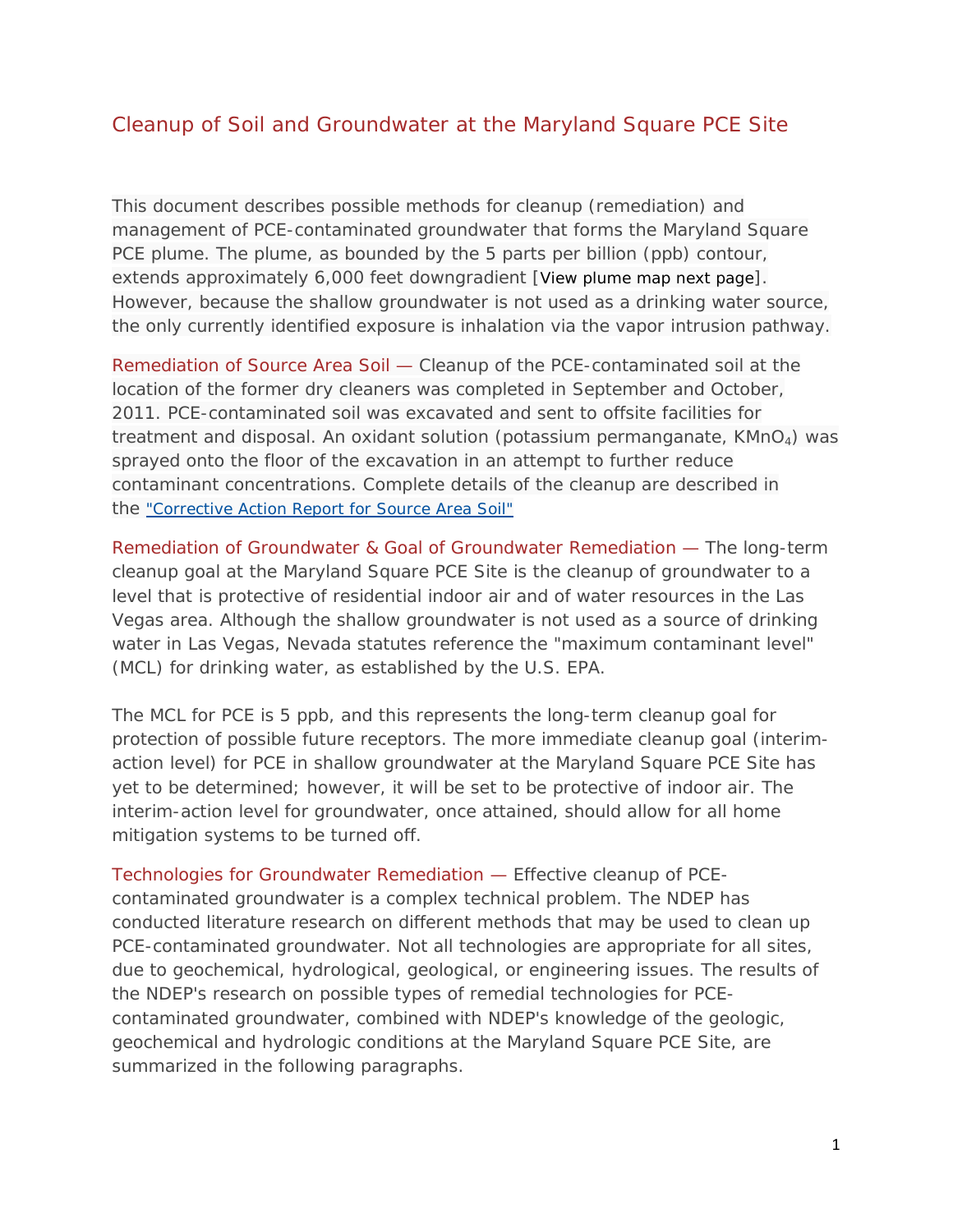## Plume Map



Monitored natural attenuation (MNA) — MNA is inappropriate for this site because of current exposure risks via the vapor intrusion pathway and because there is no evidence that natural attenuation processes are providing, or will provide, any level of protection within a reasonable time frame.

Reductive Dechlorination Technologies — During reductive dechlorination (also known as "reductive dehalogenation"), each molecule of PCE  $(C_2Cl_4$ , which contains four chlorine atoms attached to two carbons that share a double bond), is degraded to trichloroethylene (TCE),  $(C_2Cl_3H$ , which contains three chlorine atoms), then to 1,2-DCE  $(C_2Cl_2H_2$ , which contains two chlorine atoms), then to chloroethylene (vinyl chloride), (C2ClH<sub>3</sub>, which contains one chlorine atom) then to ethene  $(C_2H_4)$ , then ethane  $(C_2H_6)$ . During this process, chlorine atoms are released to solution as harmless chloride ions.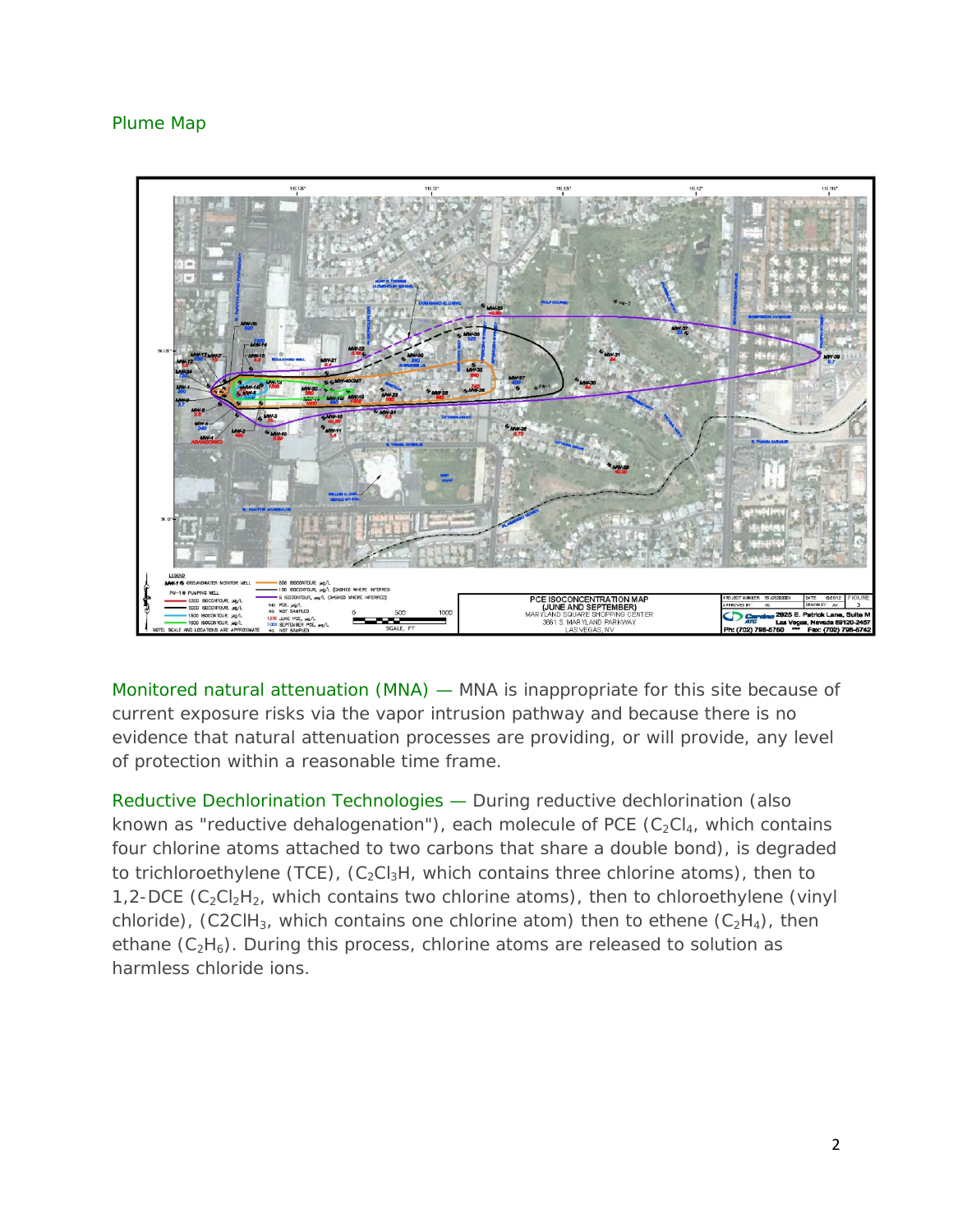Reductive technologies to degrade PCE require that the oxidation-reduction potential (ORP, also referred to as "Eh") to be strongly reducing. As measured in millivolts (mV), complete reduction of PCE requires a range of approximately -220 to -240 mV. Employing reductive technologies means that substances may be injected into groundwater to establish sufficiently reducing conditions. In order for the Eh to reach -220 mV for complete reductive dechlorination of PCE, the competing electron acceptors such as oxygen  $(O_2)$ , nitrate  $(NO<sub>3</sub>)$ , manganese  $(Mn)$ , ferric iron  $(Fe+3)$ , bicarbonate  $(HCO<sub>3</sub>-)$  and sulfate  $(SO<sub>4</sub>)$ must be satisfied. Knowing the concentrations of these constituents in the groundwater and the stoichiometry of the reduction reactions, one can calculate how much reductant would be required to achieve the desired Eh.



The Eh measured in the shallow groundwater system at the Maryland Square PCE Site

(typically around 50 to 150 mV) averages well above the negative Eh values required for PCE degradation. The concentration of sulfate is as much as 3,700 mg/L at the site; very large amounts of reductant would be required.

| <b>Parameter</b>              | <b>Range for Maryland Square</b><br>Groundwater | 1st Quarter, 2009<br>Groundwater | <b>Units</b> |
|-------------------------------|-------------------------------------------------|----------------------------------|--------------|
| Eh or ORP                     | $-320$ to 550                                   | 66 to 120 mV                     | mV           |
| рH                            | 6.3 to 7.1                                      | 6.4 to 6.7                       | pH           |
| Temperature                   | 20 to 27                                        | 20 to 23                         | ۰C           |
| Specific conductance, SC      | 900 to 9,100                                    | Average $= 3,500$                | $\mu$ S/cm   |
| Dissolved oxygen, DO          | $0.7$ to $8.0$                                  | 0.7 to 3.8                       | mg/L         |
| Iron, Fe                      | 1.2 to $1.9$                                    | --                               | mg/L         |
| Manganese, Mn                 | $0.02$ to $0.05$                                | --                               | mg/L         |
| Bicarbonate, HCO <sub>3</sub> | 250 to 270                                      | --                               | mg/L         |
| Sulfate, SO <sub>4</sub>      | 1,900 to 3,700                                  | --                               | mg/L         |
| Nitrate, NO <sub>3</sub> as N | 5.9 to 6.7                                      | --                               | mg/l         |

| Geochemical conditions & concentrations of electron acceptors at the Maryland |  |  |  |  |
|-------------------------------------------------------------------------------|--|--|--|--|
| Square Site                                                                   |  |  |  |  |

Eh or ORP (oxidation-reduction potential or simply, redox potential) is a measure of the oxidizing or reducing tendency of a system; measured in millivolts, mV

pH is a measure of hydrogen ion activity, but is commonly taken as describing whether a solution is acidic, neutral, or alkaline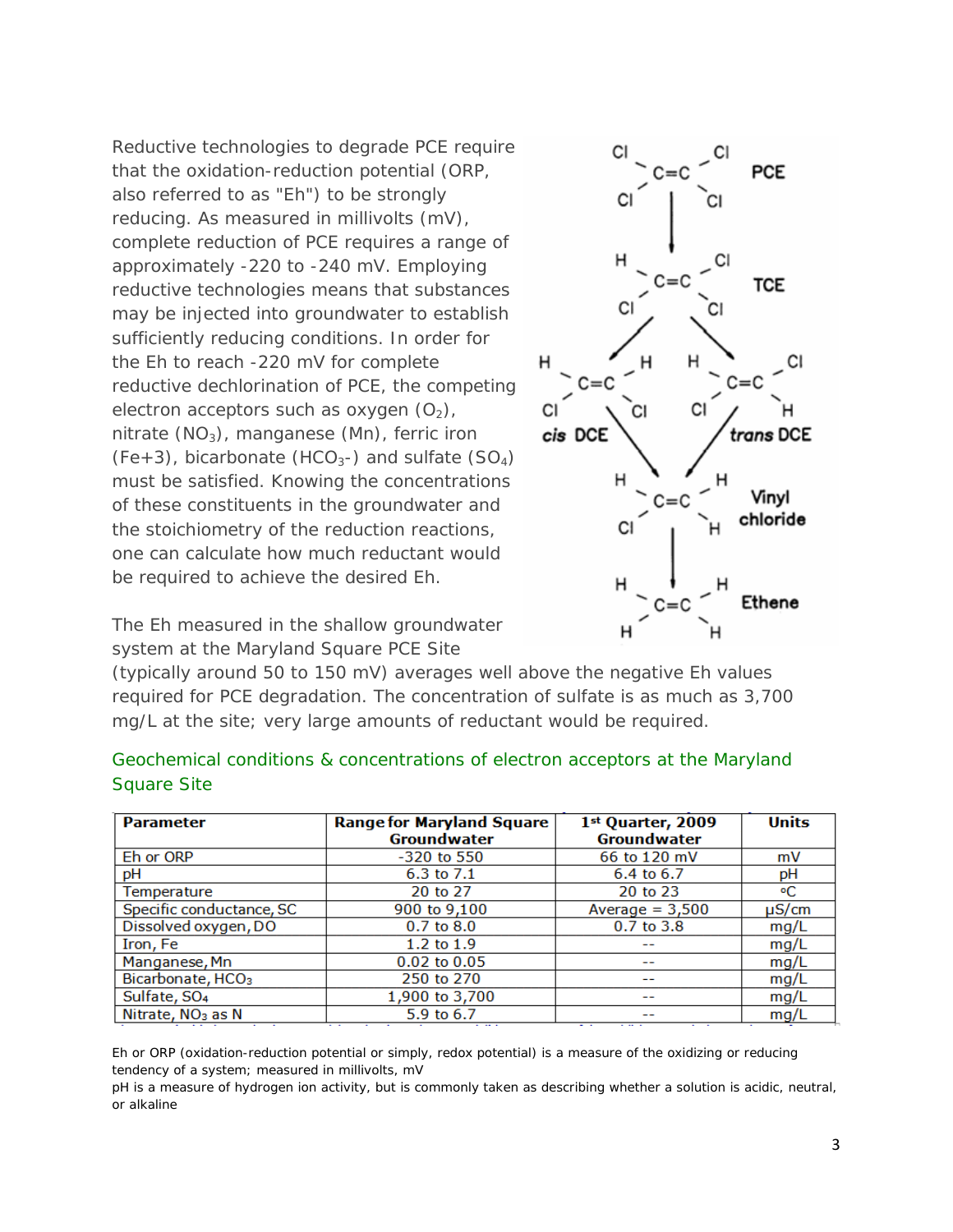SC is a measure of electrical conductivity of a solution, and is related to the dissolved ions or "saltiness" of the solution; measured in microsiemens per centimeter, µS/cm

All types of cleanup technologies that rely on reductive dechlorination are likely to be economically infeasible in the geochemical environment of the shallow groundwater system in the Las Vegas Valley. The geochemistry of the shallow groundwater system in Las Vegas is strongly aerobic, contains high concentrations (>3,000 parts per million [ppm]) of sulfate in some areas and is not conducive to degradation of PCE by chemical or biological reduction ("reductive dechlorination"). Partial dechlorination of PCE to TCE or cis-1,2-DCE or vinyl chloride is unacceptable because the toxicity of these daughter products may exceed that of PCE.

However, for completeness, several of these types of reductive dechlorination and bioremediation remedies are discussed briefly in the following paragraphs.

*In-situ Bioremediation or Anaerobic Biostimulation:* Biological approaches, both in-situ and aboveground, involve addition of a substrate/electron donor to promote and support indigenous bacteria capable of reductively dechlorinating PCE. In-situ methods require effective delivery and distribution of the amendment(s) to ensure contact with the contaminant and dechlorinating bacteria. This technology must be able to achieve and maintain a reduced environment that is conducive to complete PCE degradation.

*Anaerobic Biostimulation with Bioaugmentation:* This alternative is the same as anaerobic biostimulation with the addition of microorganisms that are capable of reductively dechlorinating PCE to ethene. The added bacteria must be able to adjust and control the environmental conditions to ensure survival and continued growth of the injected culture. This technology is better suited for a fence/barrier approach, but can be used plume-wide.

*Anaerobic Biowall:* This is a form of permeable barrier that uses solid-phase slow-release donors to support reductive dechlorination in, and downgradient of, the wall. This technology is a semi-passive approach that uses natural hydraulic gradients to move water through the treatment zone. Typically, plant materials including mulch, wood chips, manures, compost, cotton burrs, and a host of other organic-based materials are mixed with sands and gravels and placed into a trench that runs perpendicular to groundwater flow. Biowalls require substrate amendments once the more readily available substrates are released from the plant materials. Typical biowall designs include pipe systems to add those amendments. Hydraulic properties of biowalls are complex and can result in short circuiting or bypass.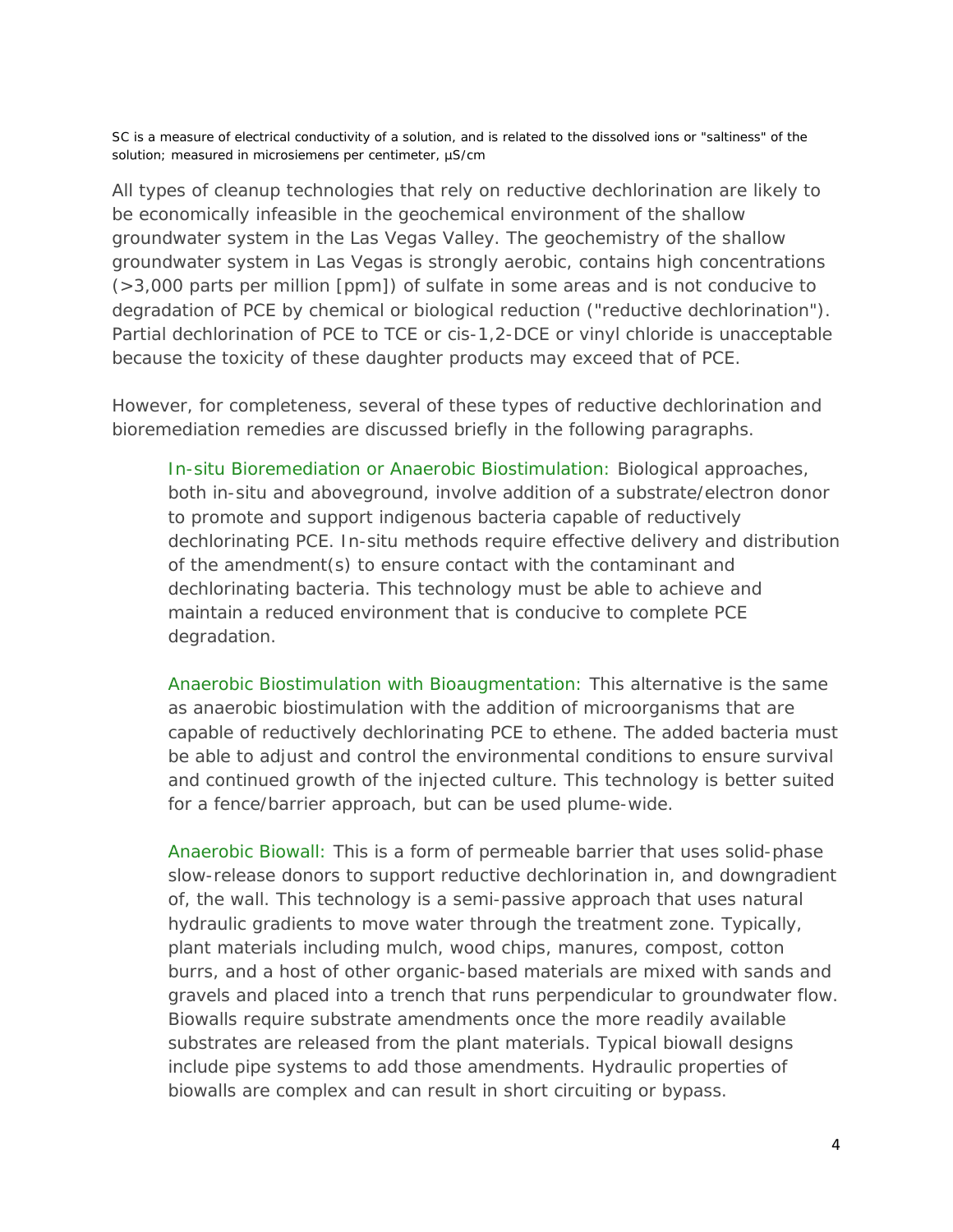*Hydrogen Release Compound (HRC):* The Regenesis company sells a product known as "HRC", which is injected into the subsurface to stimulate microbes and facilitate reductive dechlorination of PCE. This technology would encounter the same limitation as other in-situ reductive technologies.

*Permeable Reactive Barrier (zero-valent iron):* Permeable reactive barriers (PRBs) are a passive technology that relies on natural hydraulic gradient to move groundwater through the treatment zone. Zero-valent iron (ZVI) catalyzes the abiotic degradation of PCE, which is tied to the corrosion of the iron. The primary abiotic pathway takes PCE through dichloroacetylene to acetylene, avoiding cis-DCE and VC. However, as the iron corrodes, hydrogenolysis and biotic degradation promoted by the hydrogen that is released can form these reductive dechlorination daughter products. PRBs are constructed by placing the ZVI (either pure or mixed with sand) into an open trench, or injected under pressure into the formation. Barriers can be continuous with ZVI placed across the width of the plume, or they can be a funnel-and-gate configuration where impermeable barriers such as sheet pile or grout curtains direct groundwater to flow through a more localized mass of ZVI. High capital costs are generally offset by low operations and maintenance (O&M) costs. However, this technology suffers from the same limitations as the other reductive technologies if attempted at the Maryland Square PCE Site.

Air Sparging with Soil Vapor Extraction — In situ sparging offers the benefit of not bringing contaminated groundwater to the surface, but at the same time, this technology offers less direct plume control than the pump and treat alternative. However, air sparging systems are simple in design, require little O&M, require a small footprint and are relatively inexpensive.

In this remedy, air is injected through sparge points placed underground near the bottom of the contaminant plume. As the air bubbles move up through the formation, PCE transfers from the aqueous phase to the gas phase as the injected air migrates up to the unsaturated zone. Soil vapor extraction (SVE) to capture fugitive vapors is required for PCE applications to ensure that the PCE-laden vapor does not enter buildings or pose a human health risk. The off-gas from the SVE system may require treatment to remove PCE before discharging to the atmosphere, if regulatory levels for air emissions are exceeded.

Designing an in-situ sparging system requires that the vertical and cross-sectional profile of the PCE plume be well defined for optimum placement of the sparge points. Pilot testing must be conducted to determine the effective radius of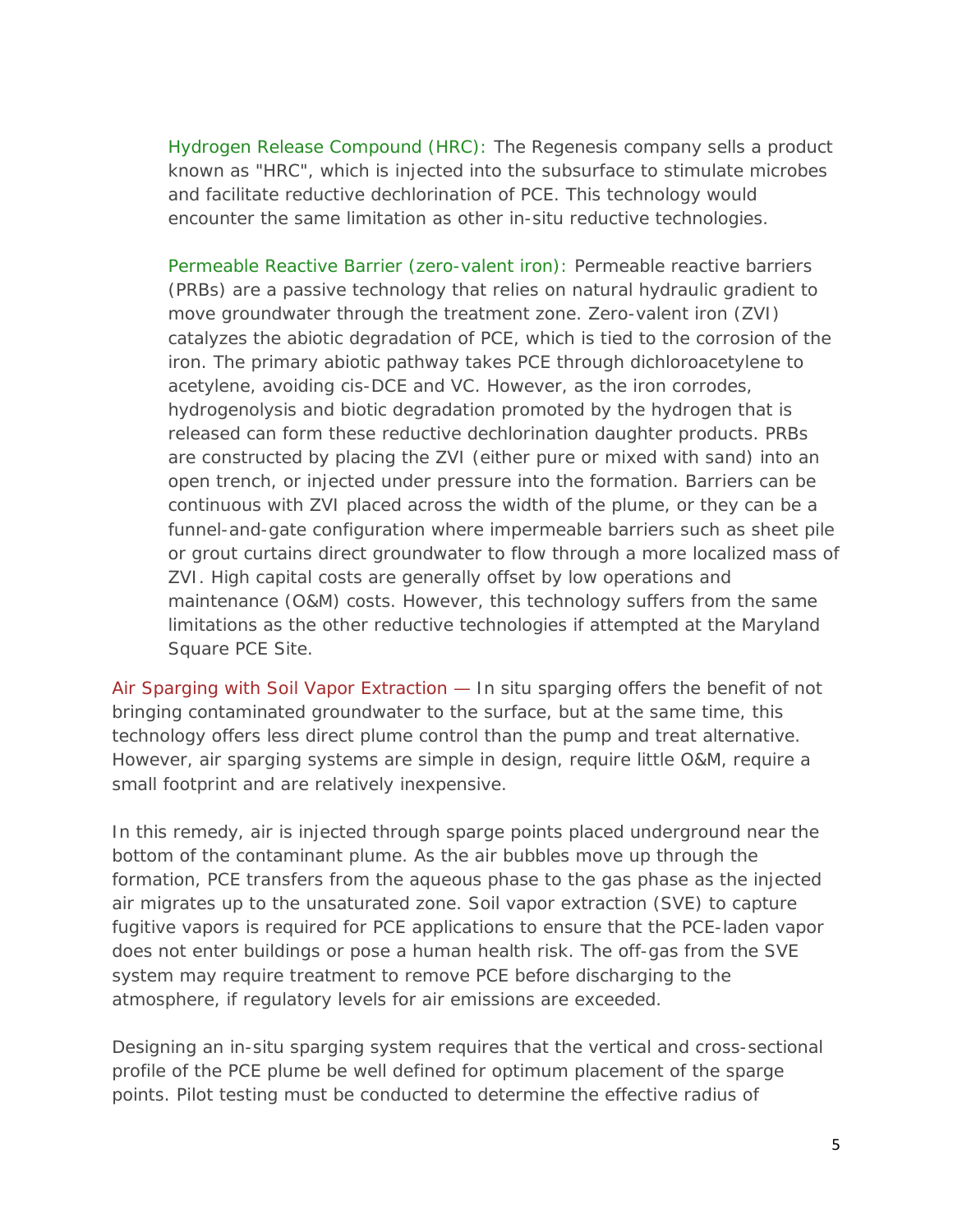influence of a sparge point and to define the initial and design operational parameters (i.e., number of sparge points, operating pressures and flow rates, etc.). Soil-gas permeability and radius of influence testing are performed to design an SVE system, so it adequately captures the vapors created by the sparging action.

Not all lithologies are conducive to successful remediation by air sparging. Lowpermeability soils or highly stratified soils may cause air sparging to be ineffective, and there is the possibility of inducing migration of the contaminant. Thick and continuous layers of caliche may impede collection of sparged vapors; possibly resulting in fugitive contaminant vapors.

Ozone Sparging with Soil Vapor Extraction — Ozone is a strong oxidant that is known to oxidize PCE. Ozone injection is coupled with air sparging to both strip and chemically oxidize PCE. SVE is required when there is a potential for PCE stripping without complete oxidation, which can lead to vapor intrusion or other human health or ecological risk issues. SVE systems are designed to prevent uncontrolled vapor migration and typically extract larger volumes of vapor than are injected. The off-gas from the SVE will require treatment to remove PCE before discharging to the atmosphere if regulatory levels are exceeded.

If emitting the off-gas, an air permit will be required from the Clark County Department of Air Quality and Environmental Management (CCDAQEM). Ozone added to the injected gas flow has been shown to be effective for PCE destruction. Incorporating ozone injection would result in greater PCE destruction; however, it complicates the system design, requires additional operating and maintenance costs and adds to the capital cost.

Groundwater Extraction and Above-ground Treatment ("Pump and Treat") — This method offers both hydraulic containment and ex-situ treatment of extracted groundwater. In this remedy, extraction wells are situated to capture the PCEcontaminated groundwater from targeted areas along a transect of the plume, effectively stopping further migration of the portion of the plume that lies upgradient of the pumping wells. This process is called "hydraulic containment." The extracted groundwater is treated, then either reinjected or disposed of properly. There are many aboveground treatment options, including air stripping, granular activated carbon, and oxidation, among other treatments. The treated groundwater can typically be discharged to the storm water system under a NPDES permit or discharged to the sewer system under a POTW permit.

Standard pump and treat remediation is sometimes criticized as being too expensive and time-consuming, especially when cleanup levels are low, such as the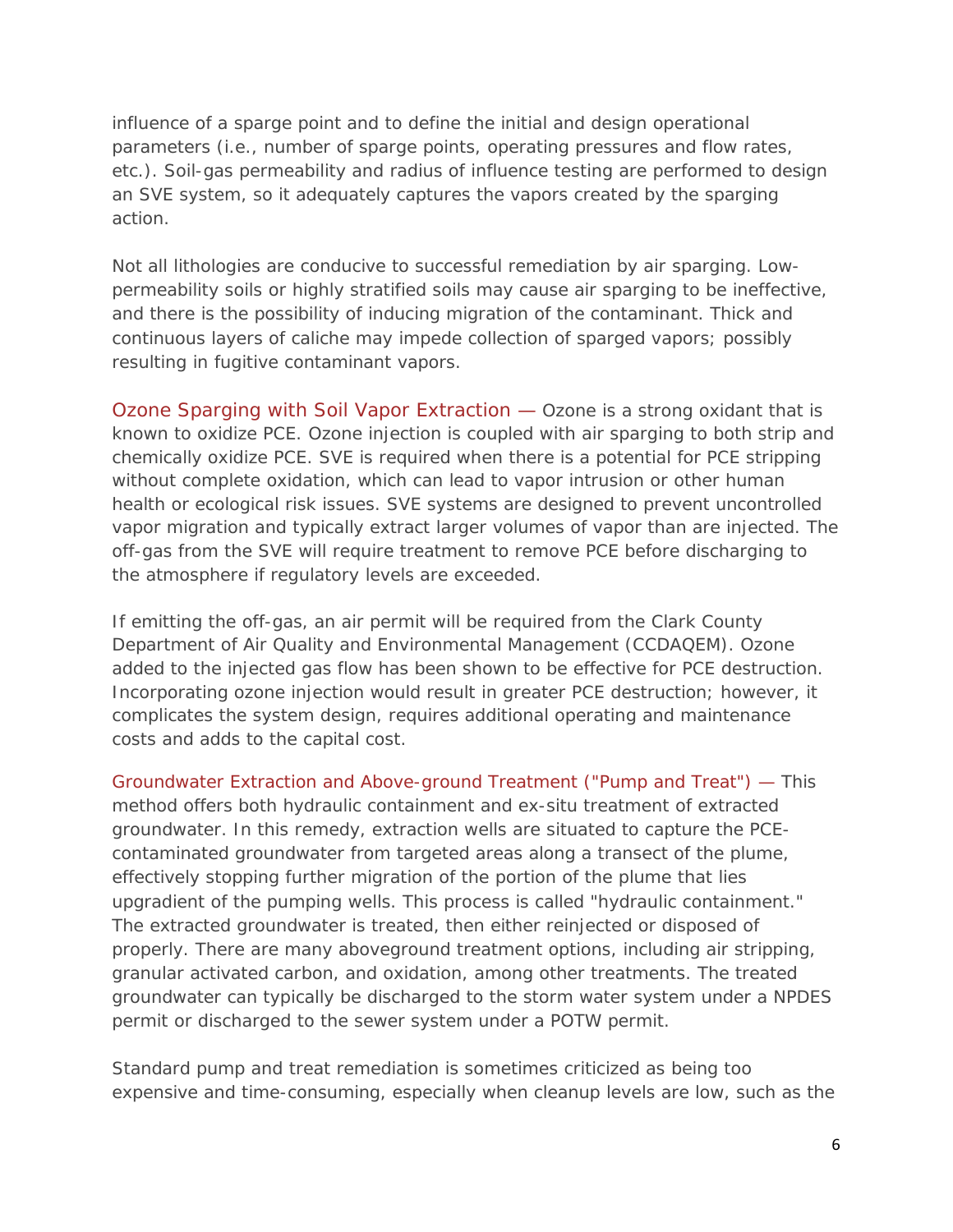5 ppb MCL for PCE. However, this is a relatively dependable technology for capturing and treating large areas of contaminated groundwater. Pump and treat offers hydraulic containment of a migrating plume and can achieve significant reductions in contaminant concentrations. If applied with reasonable expectations (for example, a cleanup level of 100 ppb rather than 5 ppb), pump and treat can be a cost-effective remedy.

Successful application of pump and treat technology requires (1) establishment of realistic cleanup goals; (2) careful and detailed characterization of geologically complex sites, in order to design an optimal extraction system; (3) dynamic wellfield management, with on-going evaluation of the operating well field; and (4) reinjection of treated groundwater to speed up flushing of the contaminants.

Phytoremediation — Phytoremediation may be an effective plume control technology at the Maryland Square PCE site if trees that are capable of "pumping" sufficient volumes of groundwater can grow and survive the local climatic conditions and tolerate the PCE concentrations and salinity of the groundwater. Cottonwoods, desert willows, cat claw acacias, and mesquite trees are all native to the area and have some potential for application. The ability of the trees to develop roots that intercept the water table would be a key factor in the technology's success. Establishing the trees so that their roots reach the water table and start to extract groundwater could take several years; therefore, phytoremediation could be part of a longer-term solution.

The trees would need to impart a hydraulic gradient that draws the plume to the root zone. The arid Las Vegas climate could optimize the evapotranspiration rate of the trees, which is the driving force of the pumping action. The trees could also add to the aesthetics of the landscaping.

Summary: Constraints to Cleanup of Groundwater The NDEP conducted a preliminary evaluation of the different types of technologies that may be used to remediate PCE-contaminated groundwater. Pilot studies and field testing are required to gather more detailed information to design the remedy. The cleanup of groundwater at the Maryland Square PCE Site is a technically complex problem for a number of reasons, including the following factors:

- Heterogeneous lithology of the sediments that host shallow groundwater make contaminant transport complex and cleanup somewhat unpredictable
- Geochemical conditions in the shallow groundwater system are unfavorable for natural or induced reductive dechlorination of the PCE and inhibit breakdown of PCE
- Infrastructure and buildings overlying the plume may limit treatment options
- Proximity to receptors (a residential area with two schools) make safety of the treatment a priority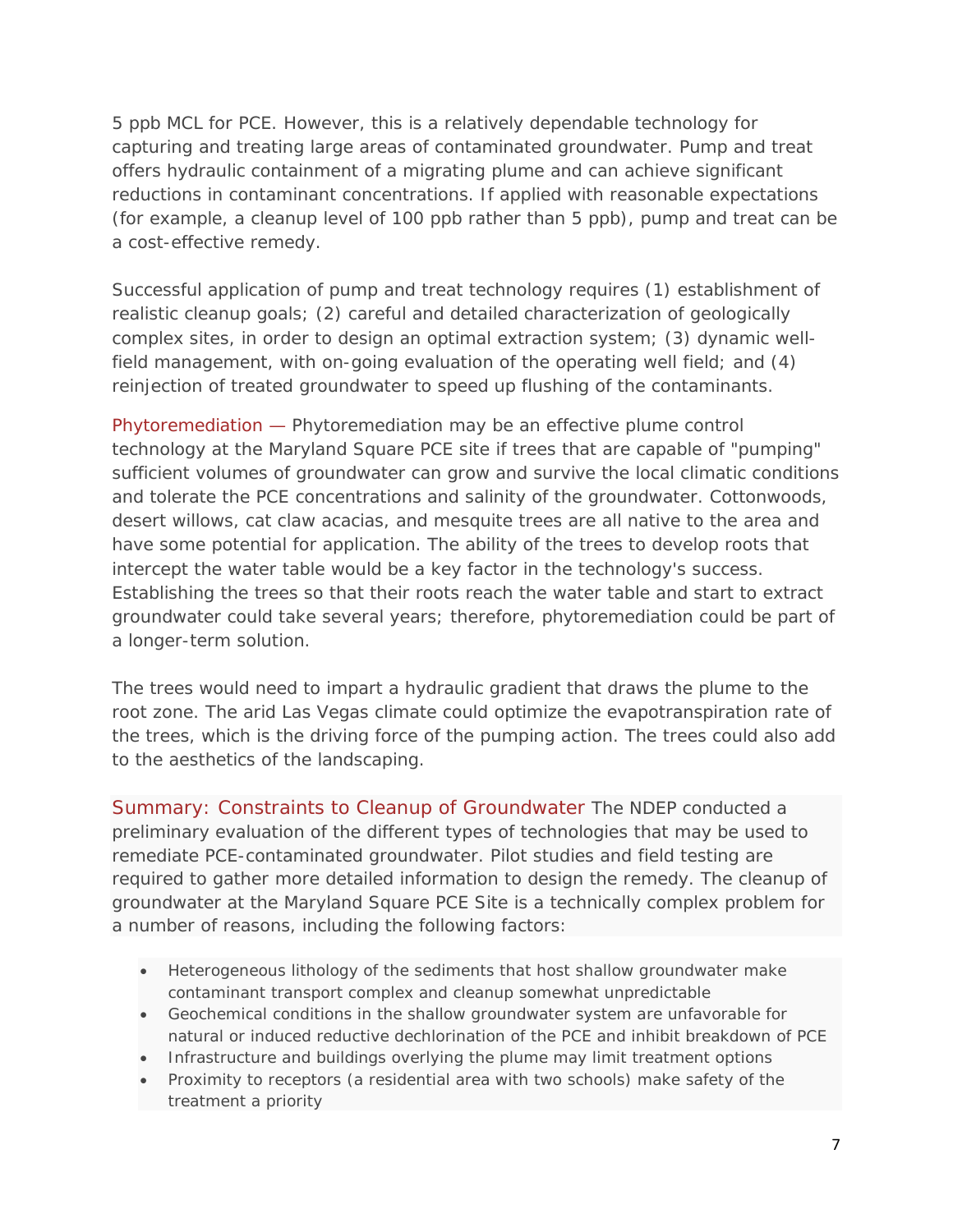• Presence of a golf course irrigation well with a compromised casing and well seal that lies in the centerline of the PCE plume creates an additional concern as a potential preferential pathway for vertical contaminant migration

The remedy must be designed to avoid spreading the plume, either by displacement by injected fluids or occlusion of porosity. Some form of hydraulic containment may be needed to prevent further migration of the PCE mass underneath the residential neighborhood. Clean water infiltrating or reinjected into groundwater immediately downgradient of the remedy (and upgradient of the neighborhood) would further decrease concentrations of PCE in the portion of the plume underlying the neighborhood.

Summary: Key Limitations of Potential Remedies — Several key points from the NDEP's evaluation of potential remedies include the following:

- Technologies that rely on anaerobic degradation (i.e., reductive dechlorination) are not likely to be economically feasible under the geochemical conditions of the shallow groundwater in Las Vegas; this limitation includes PRBs, biostimulation or bioaugmentation, HRC®, anaerobic biowalls, and other in-situ biodegradation strategies
- In situ chemical oxidation (ISCO) has the following issues that are challenges:
	- o Unpredictable migration of oxidant solution injected into heterogeneous sediments
	- o Unpredictable daylighting of the injected oxidant solution
	- o Displacement of contaminated groundwater by the injected oxidant solution, with the potential to spread the plume
	- o Blockage of porosity by precipitation of metals, such as manganese or iron oxides
	- o Corrosion of underground infrastructure
	- o Economic infeasibility, in that extremely large volumes of oxidant may be needed to remediate such a large contaminant mass spread over a large area
	- o Mobilization of sorbed contaminant, resulting in increased concentrations of PCE in groundwater and soil gas downgradient of the treatment area
	- o Safety
- Air sparging with SVE and ozone sparging with SVE could spread the plume if not properly designed; SVE should capture fugitive vapors released during the sparging. Both types of sparging are proven technologies, but lithologic heterogeneity makes any remedy difficult to design and air bubbles may block soil pores.
- Groundwater extraction and aboveground treatment requires on-going O&M and it is difficult to initially predict how long cleanup will take. However, this technology may offer hydraulic containment to prevent more PCE mass from migrating under the homes and PCE can be effectively destroyed in the extracted groundwater, under controlled, aboveground conditions. Cleaned groundwater can be re-injected to